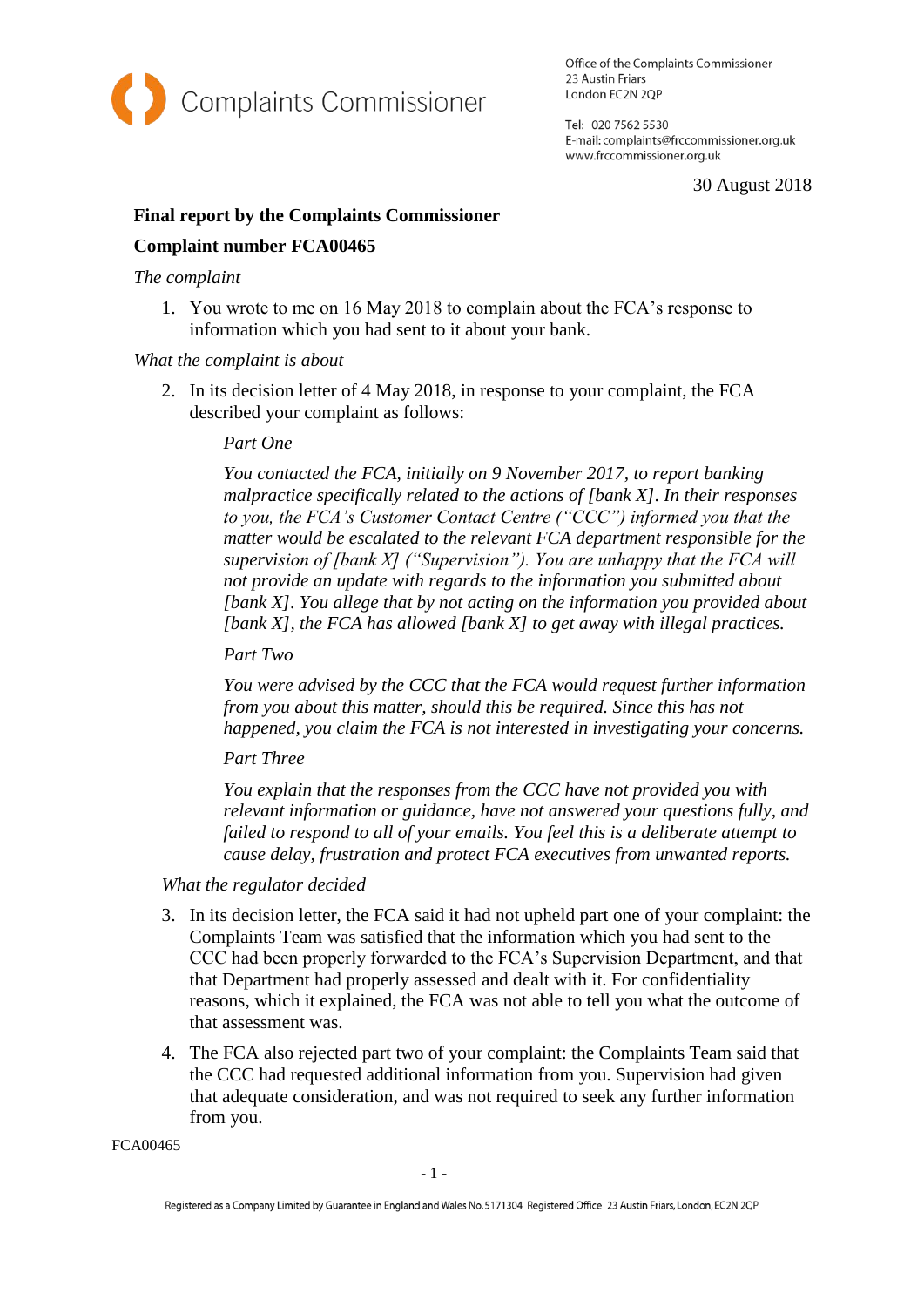5. The Complaints Team partially upheld the third part of your complaint, on the grounds that the CCC had missed an opportunity to ask you for further information, had not met two of its service standard deadlines, and had not been as helpful as it could have been in its first response to you. The Complaints Team also identified that the CCC had failed to pass on to supervision additional significant material which you had supplied. The FCA apologised for this, and said that it had taken the necessary remedial action, including passing the additional information to supervision for further analysis.

*Why you are unhappy with the regulator's decision*

6. In your first email to me, you summarised your dissatisfaction as follows:

*The bottom line is that FCA and FOS have permitted [bank X] to* 

*a] breach contractual obligations*

*b] fail to accept a settlement offer made by [me] to get rid of them before wasting their time, my time and the Crown Court's time*

*c] provide a false witness statement (i.e. lied) to the Crown Court, to get their way*

*d] cynically use the power of big business with unlimited resources to cause harm to an insignificant individual, to the extent of £160 (a figure subsequently revised substantially upwards)*

*So much for a protective regulatory system to reign [sic] in banks which behave illegally.*

## *Preliminary points*

- 7. As you have acknowledged, this Complaints Scheme is concerned with the actions or inactions of the FCA. It cannot deal with complaints against banks, or against the Financial Ombudsman Service (FOS), nor is it a redress service for individual consumer complaints. You have asked me where in statute it is set out that the FCA cannot investigate individual claims. The answer to that is that the Financial Services and Markets Act 2000 explicitly provides for a consumer redress service separated from the FCA.
- 8. That does not mean that the FCA cannot investigate concerns arising from information about individual complaints, but it investigates in the context of considering whether or not regulatory action is justified, rather than whether or not the individual requires redress. The fact that a bank may have done something which justifies redress does not automatically mean that regulatory action is justified – that would depend upon the scale of the problem, and the risk of recurrence.
- 9. My role is not to establish whether or not your complaint against your bank was justified, but to consider whether the FCA's regulatory response to the information which you supplied was reasonable.
- 10. Like the FCA, I am required to respect confidentiality (there is a good explanation of the statutory and FCA policy restrictions on information sharing at [https://www.fca.org.uk/freedom-information/information-we-can-share\)](https://www.fca.org.uk/freedom-information/information-we-can-share). This means that sometimes I cannot report fully on the confidential material to which I have access (I can see all the FCA's documents connected with a complaint).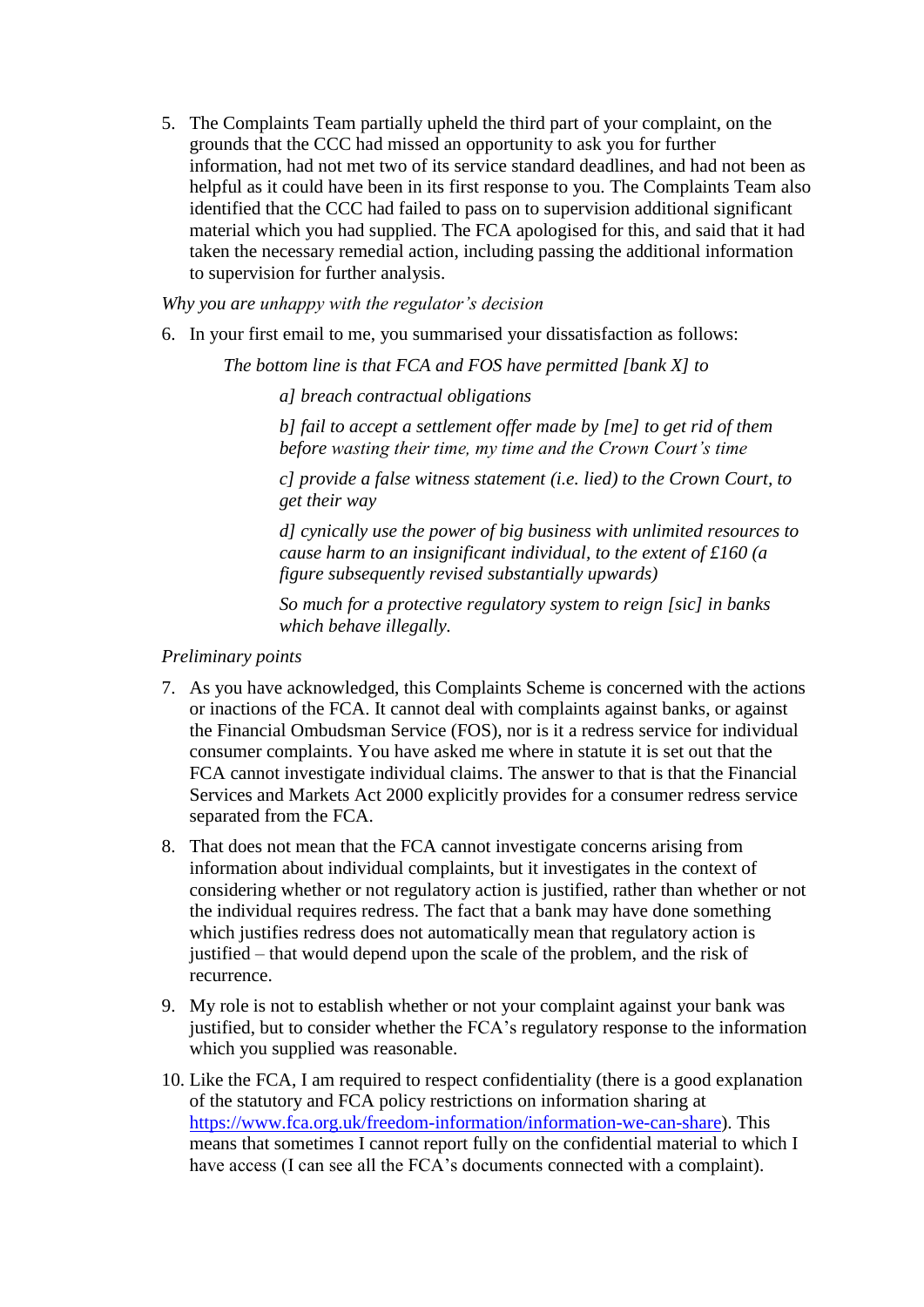However, even if there is information which I cannot disclose, I can report on whether or not I am satisfied that the FCA's decisions were ones which it was reasonable for it to take.

#### *My analysis*

#### Background

- 11. Before I turn to the FCA's actions, it is necessary to understand the background to the complaint.
- 12. The complaint originated in a dispute between you and bank X in 2015, which eventually went to the FOS. The key elements of this were that your overdraft was cancelled, your credit card facility was removed, and in your view the bank failed to address your complaints. This led you to take legal action, and you received a County Court judgment in your favour in 2017. The bank applied – successfully – to have the judgment overturned on the grounds that its litigation department had not been aware of the court action – a matter which you strongly dispute. You have accused bank X of supplying misleading evidence.
- 13. For financial reasons, you were unable to pursue the court action. Your complaint to the FOS about the bank's actions in relation to your account was ruled out of time, a second complaint was rejected, and the FOS said that it could not deal with your allegation that the bank had lied to the court.

The FCA's initial handling of your correspondence

- 14. I can summarise your early exchanges with the FCA as follows. You first approached the FCA in November 2017, and were dealt with by the CCC, which is effectively the gateway for information arriving at the FCA. As the FCA's decision letter explained, the CCC passed on your information to the supervision department, but did not ask for the further information which you had offered. The CCC also explained – correctly – that the FCA was not generally able to provide feedback about what (if any) action was taken in response to such information.
- 15. In December, you raised concerns with the CCC that the further information you had offered had not been requested, leading you to believe that nothing was being done about the information which had been provided.
- 16. By February, after several more exchanges with the FCA, you had become frustrated with the responses which you were receiving, which were essentially reiterations of the line that the FCA could not tell you what, if anything, it was doing about the information which you had supplied. You sent the CCC further information on 8 February 2018. This was not forwarded to the supervision team, as the FCA Complaints Team later discovered and acknowledged – though that has now been corrected.
- 17. The FCA Complaints Team's decision letter concluded that the CCC's "first response was not as helpful as it could have been". In my view, the shortcomings went further than that: in response to your repeated points about the systemic concerns which you were raising, the CCC's responses simply repeated statements about the general policy for handling information from individuals. The CCC did not consider whether your frustration might be well founded and, if it was, whether further action needed to be taken. Furthermore, the failure of the CCC to forward your additional information to the supervision team, where it could have been assessed, suggests that the CCC were not focussing upon the possibility that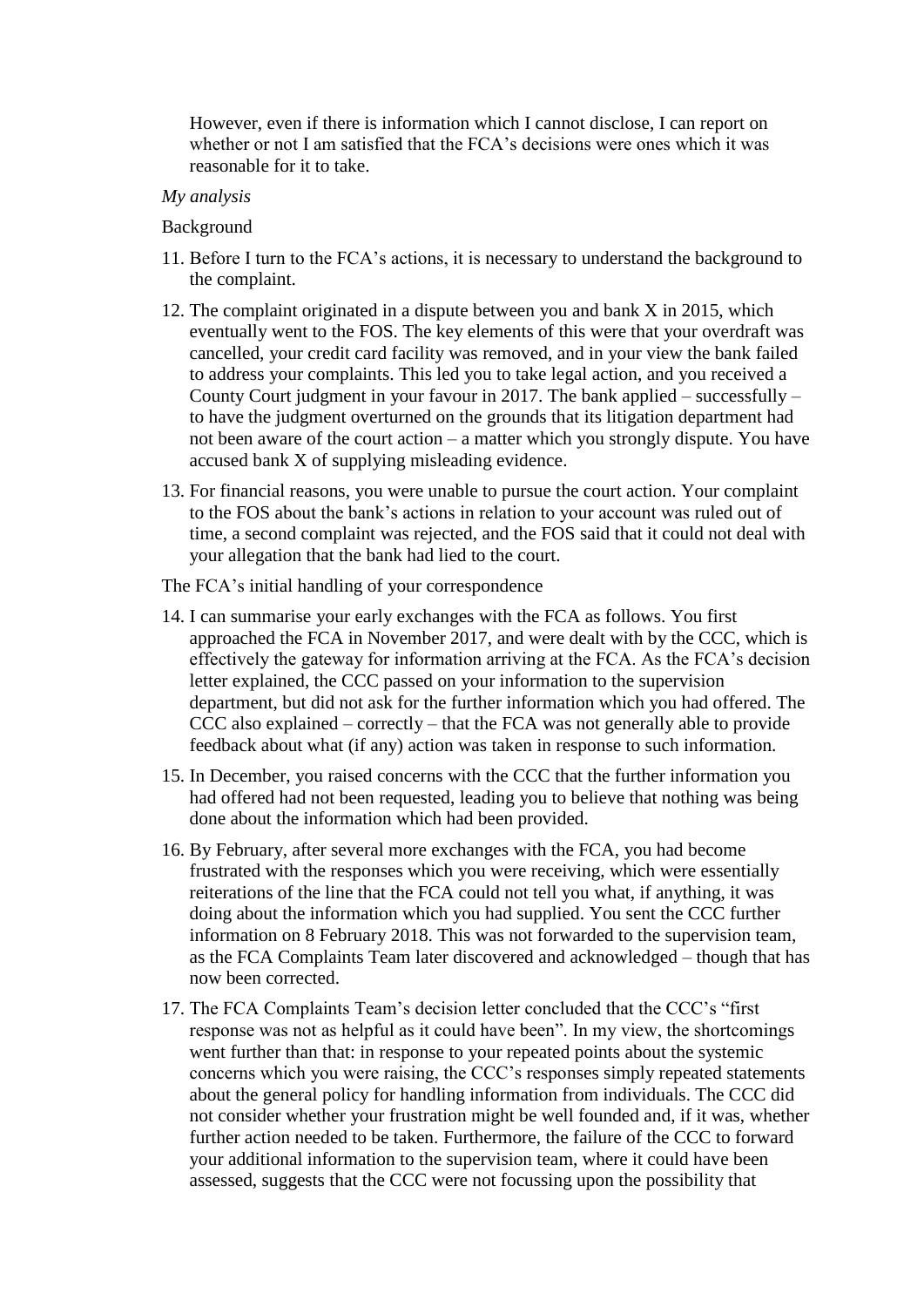regulatory action might be required. This is not the first complaint in which I have commented upon the failure of the CCC to pass on information to supervision.

18. In its response to my Preliminary Report, the FCA has said that it recognises that the escalation process from the CCC is an area for further improvement, and it will update me on progress. I am pleased to see the FCA's response to this.

Consideration of your information

- 19. As I have explained above (paragraph 10), I can review all the FCA's papers, though I have to respect confidentiality. The FCA is what is known in the jargon as a "risk-based regulator" – in other words, it has to sift through the large quantities of information which it receives each day, analyse its significance, and then decide whether or not any follow-up is required. Even where no further action is taken immediately, information may be kept on record and reconsidered if further information is received which suggests that the problem may not be an isolated incident but symptomatic of a more widespread problem. It is not my role to second-guess the FCA's reasonable exercise of this discretion, bearing in mind that it has competing priorities and limited resources.
- 20. However, having reviewed the papers, I have concerns about the FCA's consideration of the information which you supplied. In my view, the FCA's approach – both initially when you were reporting your concerns, and subsequently in dealing with your complaint – focussed upon finding general reasons for not taking action rather than considering whether in the particular set of circumstances there were good reasons for making further inquiries. I accept that the FCA has a difficult task in deciding which bits of information to investigate and which to retain on file in case further similar information comes to light, but I consider that the information you supplied required further investigation.
- 21. I have put it to the FCA that the allegations you have made are potentially serious: they encompass failure to act in response to court proceedings, misleading a court, causing your small business serious detriment, and an apparent failure to resolve the matter. There is material in your allegations which – if proved to be well founded – would raise more general questions about the bank's treatment of its business customers. I must stress that I am in no position to make a finding on whether or not the allegations are proven, but I do consider that they require further investigation.
- 22. I am pleased to say that, in the light of my concerns, the FCA has undertaken to make further inquiries of the bank, and to keep my office informed of its progress. Frustrating though it will inevitably be for you, there will be a limit to what I am able to report to you, though I will report what I can, together with a general assurance that I will satisfy myself that the matter is being adequately pursued.